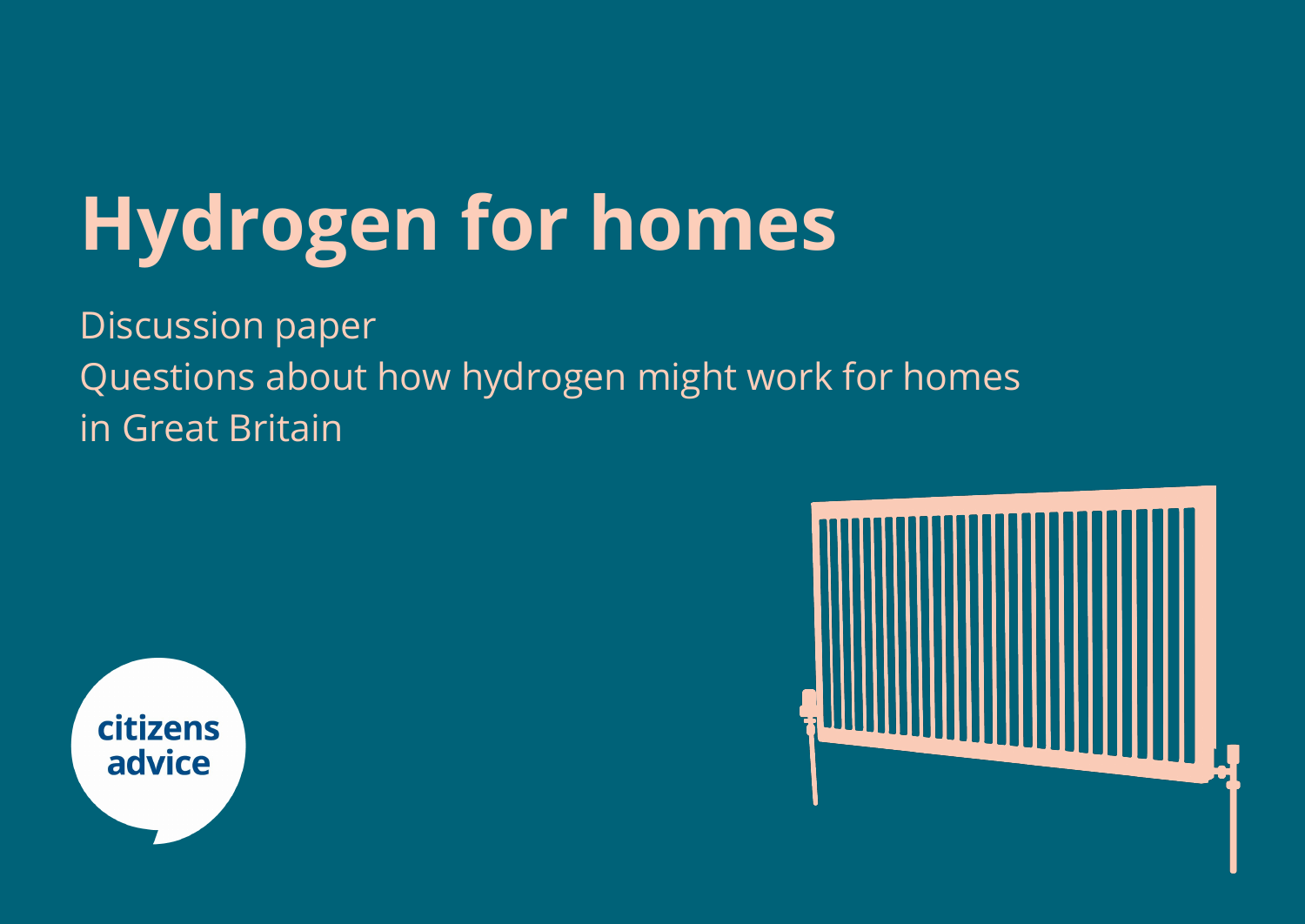# **Introduction**

Citizens Advice provides free, independent and impartial advice to anyone who needs it. We are the statutory advocate for energy consumers and run the national consumer helpline. Last year we helped 2.7 million people with 6.3 million problems.

Decarbonising the way we heat our homes and businesses will represent a fundamental change for the vast majority of people. Heating and hot water are responsible for 20% of UK greenhouse gas emissions. The way we heat our homes will have to change for Great Britain to meet its target to reach net zero carbon emissions by 2050.

These changes will be intrusive. This will include everything from altering the fabric of buildings, interruptions to energy supplies and the widespread adoption of new technologies. Proposals include: heat pumps to replace boilers; heating buildings through heat networks; and, the introduction of hydrogen gas for heating and cooking.

Citizens Advice welcomes the government's recently stated intention to publish a Heat and Buildings Strategy. instead of the original plans for a Heat Policy Roadmap.

It's crucial that heat is not considered in isolation. The transition to low carbon heat will only succeed if it takes place alongside energy efficiency and other key factors.

Citizens Advice is seeking to understand how hydrogen might be used for heating and cooking in homes. The CCC has recommended that hydrogen is best used selectively alongside electrification, resource efficiency and energy efficiency. $^{\rm 1}$  It raises a number of questions about how how hydrogen might become part of the fuel mix for homes and small businesses across Great Britain.

This paper sets out some of our initial thoughts and understanding of the potential for hydrogen, as well as highlighting where more information is needed. It also highlights the gaps that it will be crucial to fill if hydrogen is to become a realistic and achievable option for consumers in the next decade.

This paper is set out under the following four headings. For each topic we outline the key questions we anticipate consumers will have.

#### **Hydrogen as a fuel source 1**

- **Hydrogen boiler technology/changes to the home 2**
- **Costs of hydrogen 3**
- **Installation, repair and maintenance ] 3 4**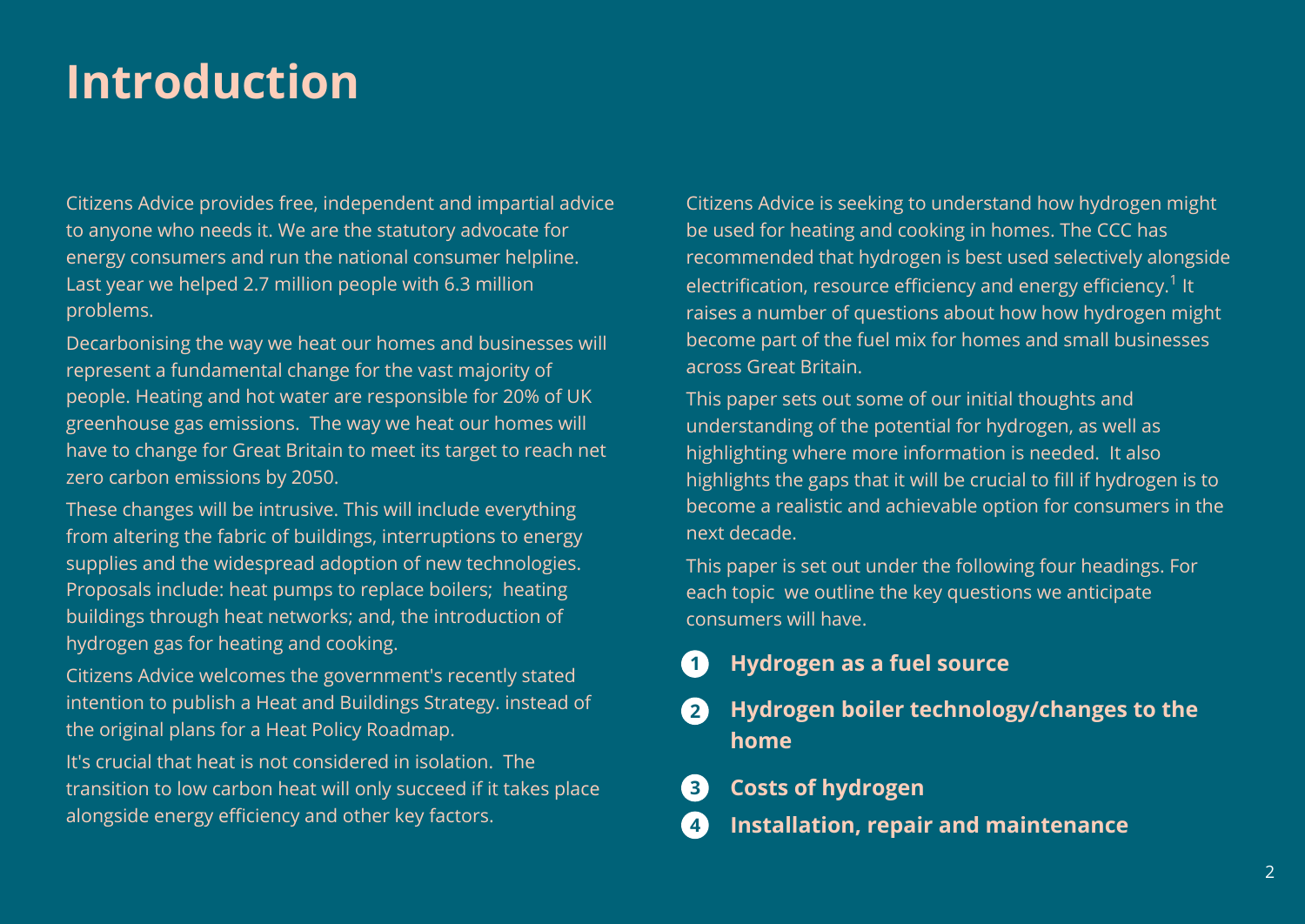### **1. Hydrogen as a fuel source**

Hydrogen is not a new household fuel. In the 19th century through to the mid 20th century, town gas was piped into people's homes and used a blend of up to 50% hydrogen.<sup>2</sup>

At present, the extent to which hydrogen is carbon neutral is dependent on how it is produced.

Hydrogen can be produced using several methods, but the two most common methods are by Steam Methane Reforming (SMR) or electrolysis. Steam reforming (also known as 'blue' hydrogen) is the most cost effective and popular way to produce hydrogen in bulk, accounting for 95% of production across the globe. Depending on the carbon intensity of the electricity used, electrolysis using renewable energy (also known 'green' hydrogen) will be the most environmentally friendly process, but it is also the most expensive.

For every tonne of hydrogen produced by SMR, a further 9 to 12 tonnes of carbon dioxide is produced. $^3$  To ensure that this results in a saving to carbon emissions, Carbon Capture and Storage (CCS) facilities must accompany hydrogen production, to capture and store the CO2 produced in the process and prevent it from being released into the atmosphere.

Like natural gas, hydrogen is a gas that can be pumped around a network of pipes to where it is needed. The composition of hydrogen is different as it's less dense than natural gas with a high energy content by weight, not volume. This means to get enough energy from hydrogen it needs to be transported through pipes at a higher pressure. A benefit of hydrogen's lower density is that it is good for storage, as larger volumes can be stored at high pressure for use when needed.

In addition, hydrogen can affect certain metals making them brittle. This can cause some types of pipework to crack. Therefore, it is likely that any metal pipework in our existing gas network would need to be replaced.

Hydrogen is also similar to natural gas in that it is odourless (natural gas has an artificial smell injected into it so we can detect leaks). Because it has a lower density hydrogen can disperse more easily if there is a leak. Within a closed environment (like a house) there is little difference in the risks between natural gas and hydrogen.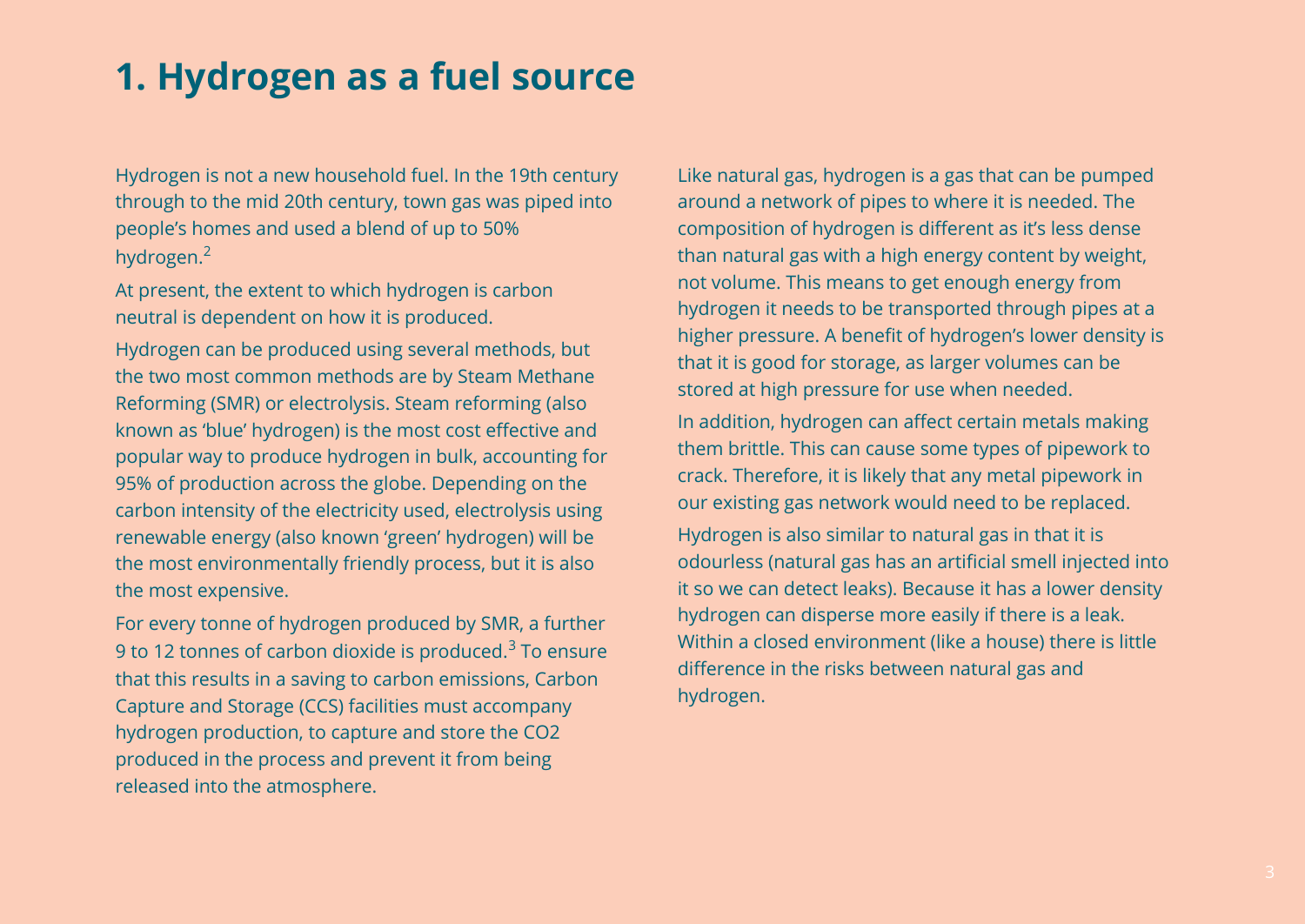### **Hydrogen as a fuel source**

Citizens Advice understands that trials are due to begin testing different blending options, and we look forward to learning more about the results.

#### **Some possible questions from consumers**

Why will some areas have hydrogen and some not? Can anyone choose to have a hydrogen boiler installed?

What is green and blue hydrogen?

Will I have a choice between green and blue hydrogen?

How will I know if there's a hydrogen leak? Who will be producing the hydrogen? What's the regulatory regime? Will I have a choice - could I still use natural gas? How is it more environmentally friendly than gas? Will my energy supplier be the same? Will I be able to switch suppliers?

Who can help me if things go wrong?

# **2. Hydrogen boiler technology and changes to the home**

If we were to use up to 20% of hydrogen blended with natural gas, the majority of appliances currently in use in homes on the gas network would continue to operate as designed and will not cause additional safety concerns to the people. $\rm ^4$  All gas boilers manufactured after 1996 have been legally bound to withstand up to 23% hydrogen blend.<sup>5</sup> If different areas in Great Britain do transition to deliver a higher hydrogen blend or even 100% hydrogen to homes to provide heating and hot water then household appliances currently using natural gas will need to be replaced or altered.

Appliances that would need to be replaced with "hydrogen-ready" alternatives include boilers, hobs and ovens, and gas fires. It is also likely that external pipework that delivers the hydrogen to your home and boiler will need to be changed as hydrogen is a less dense gas and in order to have sufficient energy content for processes it is often compressed and stored under high-pressure.

New meters will also need to be developed and installed to ensure people are billed correctly, and billing methodology will also need to change to reflect the energy used in a home, rather than the volume of gas delivered to a home.<sup>6</sup>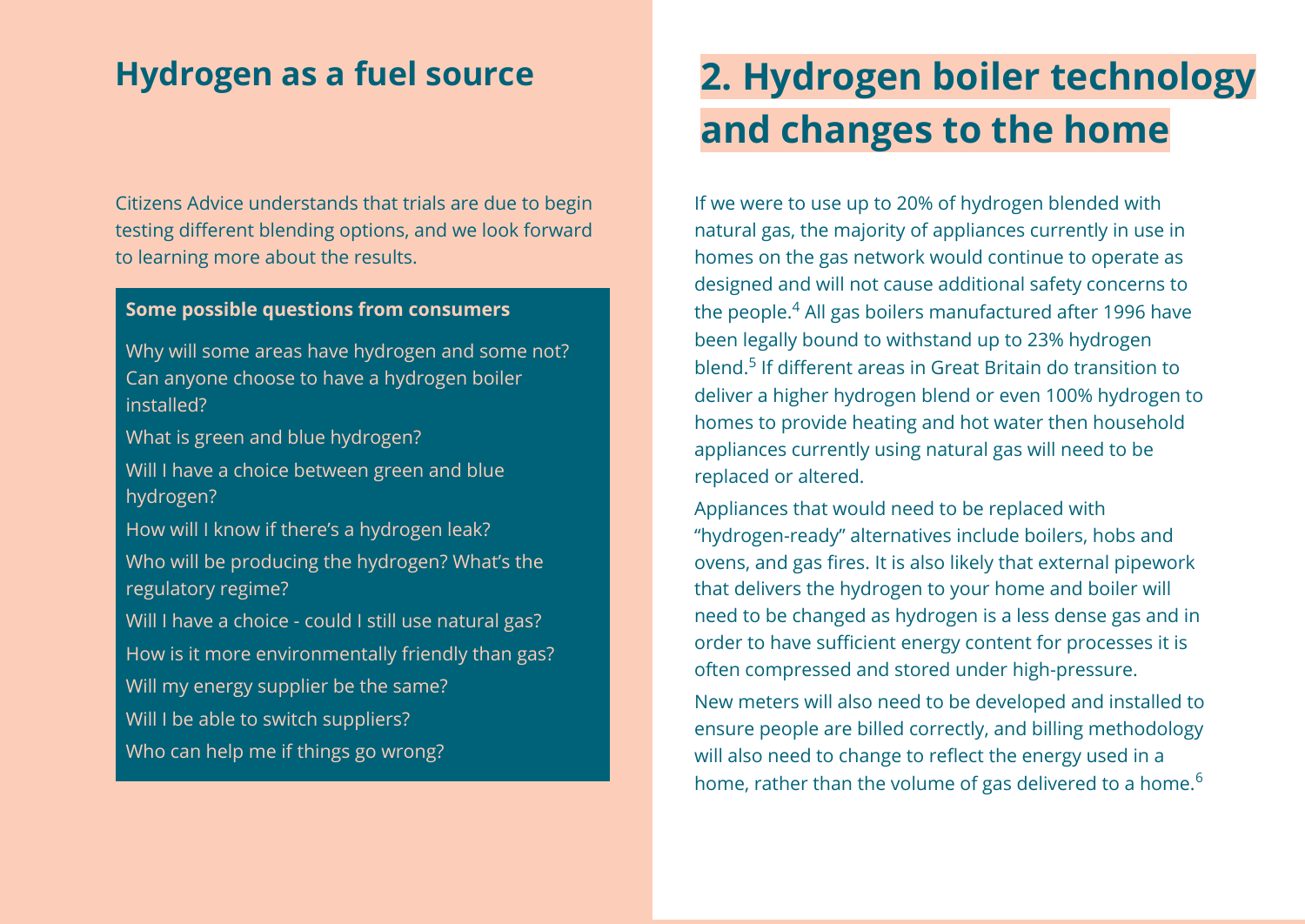### **Hydrogen boiler technology and changes to the home**

It is less clear if pipework and radiators inside people's homes will need to be changed. In theory, the pipework should remain the same as current systems pipe hot water around our homes to deliver warmth and hot water. Where this might differ is if hydrogen boilers are more efficient operating at lower temperatures. This might mean that over-sized radiators or underfloor heating are better options for heating homes. It might also mean that getting hot water instantly from a combi-boiler option is more difficult and therefore, a hot water tank would need to be installed.

People may need to change their habits in order to benefit from a hydrogen-fired direct central heating system. Oversized radiators and underfloor heating might be less responsive and need to come on earlier and for longer than we are used to. Households might need to programme their systems to ensure hot water is available when required.

Cooking may also be affected as the flame on a hydrogen-fired hob is less intense and pots and pans will need to be closer to the flame. It might also make cooking with heavy pans more difficult (we understand that the flame speed of hydrogen is greater than gas).

Finally, it may be that hydrogen is more valuable to delivering net-zero as part of a hybrid heat pump rather than for hydrogen boilers.

#### **Some possible questions from consumers**

Will my radiators/pipework need to be changed? Will I need to buy new appliances?

Will my cooker work in the same way? Will it be the same experience?

Will I need to change my behaviour (ie programme when I will have hot water instead of having instant hot water?

Is it safe?

What are the energy efficiency requirements? What changes do I need to make to my house? Can I have a smart meter?

Will my boiler work in the same way as a gas one? (i.e. is there any difference in the responsiveness)

Will I need to have a hot water tank installed? What size will it be?

Will the new technology be easy to use for everyone? Will it smell the same as gas? Or smell at all?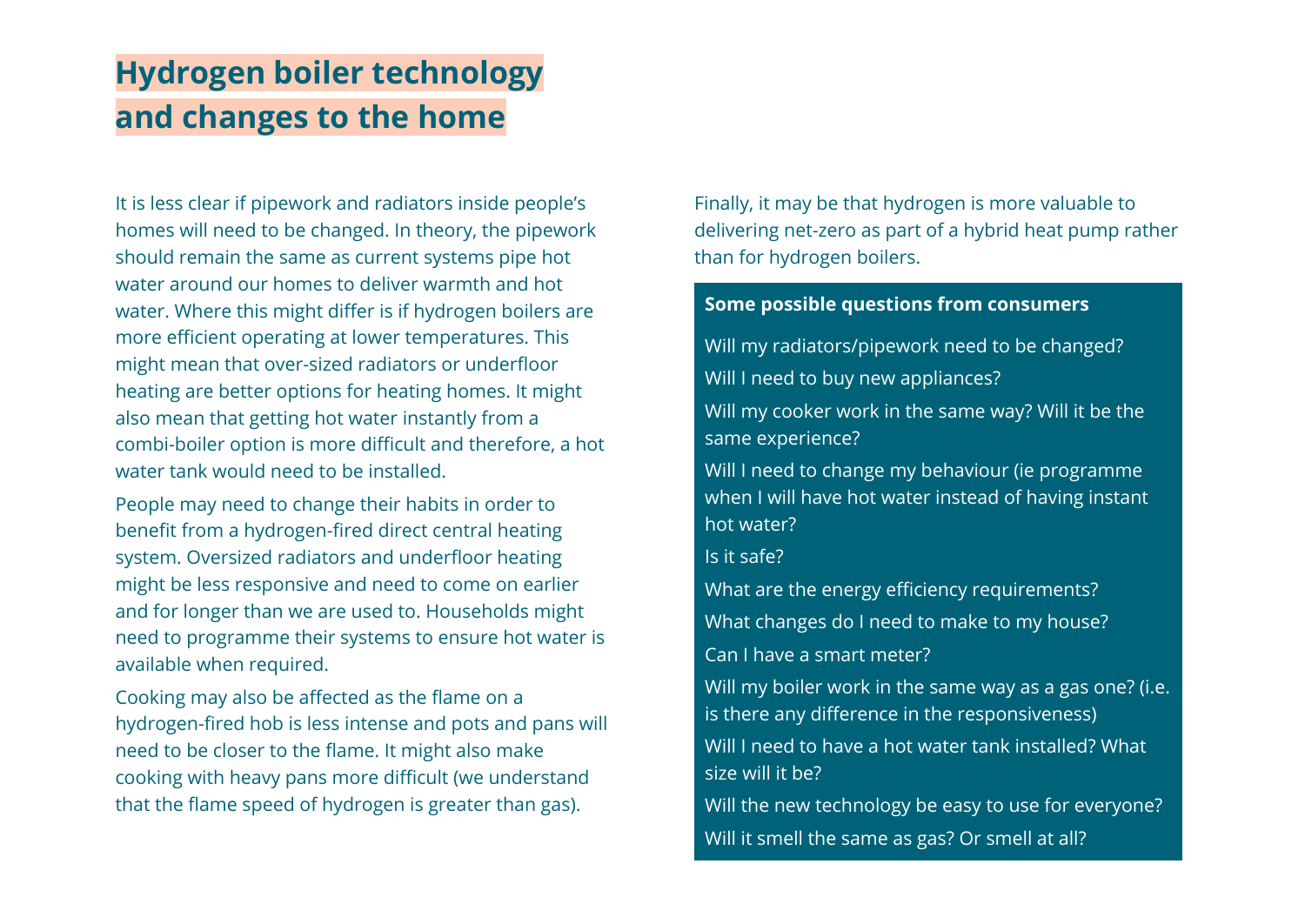# **3. The cost of hydrogen**

Difficult decisions will need to be made, and soon, about how best to fund the transition to a net-zero carbon future. It is crucial that this is managed through the development and publication of a clear heat decarbonisation strategy. It must set out unequivocally why the transition is needed - to tackle the most dangerous, long term and inevitable impacts of climate change.

There will inevitably be system-wide costs if we are to use hydrogen in Great Britain. The sunk costs of having a gas grid does not mean it will be lower cost to use that grid for hydrogen. The CCC's cost analysis shows little difference between transition pathways even those with a reduced gas grid or a decommissioned one.<sup>7</sup>

#### **Some possible questions from consumers**

Are hydrogen boilers more expensive than gas boilers to purchase? To install? To repair?

What's the difference in costs between Boiler/Green Hydro/ Blue Hydro/ Blue Hydro +CCUS (Unit cost?/compared to gas?)

Am I entitled to financial support? If so, what do I need to do to get this support?

Q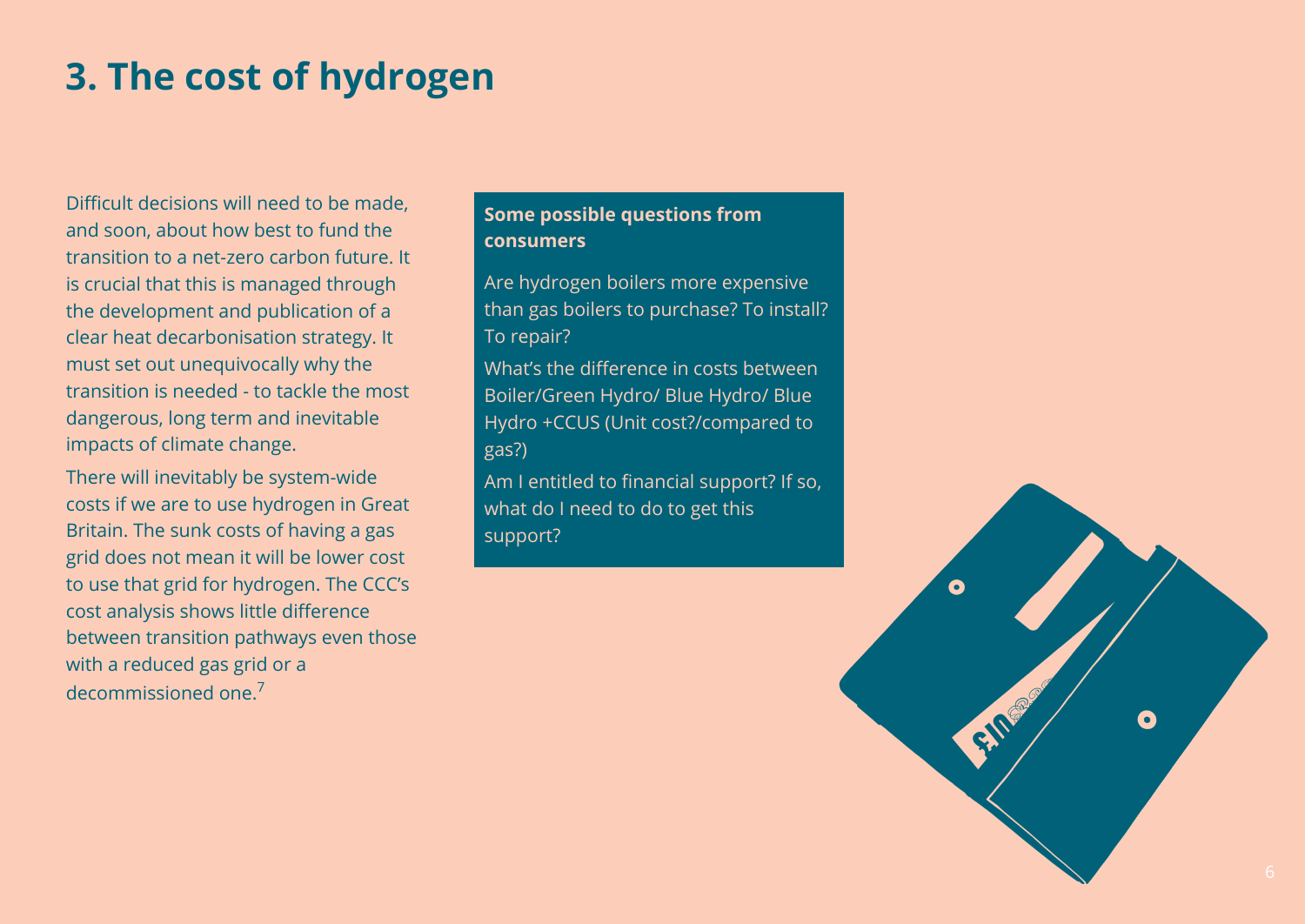### **4. Installation, repair and maintenance**

The installation and maintenance of natural gas-fired boilers has to be undertaken (or signed off) by a Gas Safe engineer. Hydrogen ready and hydrogen-fired boilers will need an equivalent installation and maintenance regime.

It is our expectation that Gas Safe engineers should be able to install or carry out maintenance checks on appliances fuelled by hydrogen and it is likely that engineers would be able to undertake additional professional development training that would qualify them to work with hydrogen fuelled appliances.

In 2019, 1.67 million gas boilers were installed in the UK. $8$  This equates to over 4,500 being installed every day. Gas engineers will need to be trained to install and work with hydrogen fired appliances but also incentivised to do so while installation numbers remain low. Additional training is costly and takes time out from working: as many Gas Safe plumbers are self-employed it is important that they feel this is worth their time.

It is likely that any switchover to hydrogen will have to happen on an area by area basis. This will require significant planning with a variety of organisations as part of the process including local authorities, gas networks, installers and energy suppliers. Some consumers might need additional support to help them manage the changes to their home.

#### **Some possible questions from consumers**

Is there a deadline for making the changes? Who is going to make the changes? What if I can't afford it? Are there enough installers? How do I know my installer will be registered? Will they be registered under Gas Safe? Will I get to choose my installer? How easy will it be to find someone to repair my system? Are there any types of homes where the technology won't be suitable? What will roll out be like? What do I do whilst it's being installed/when is switchover - what if I'm not at home (in hospital/on holiday/work nights)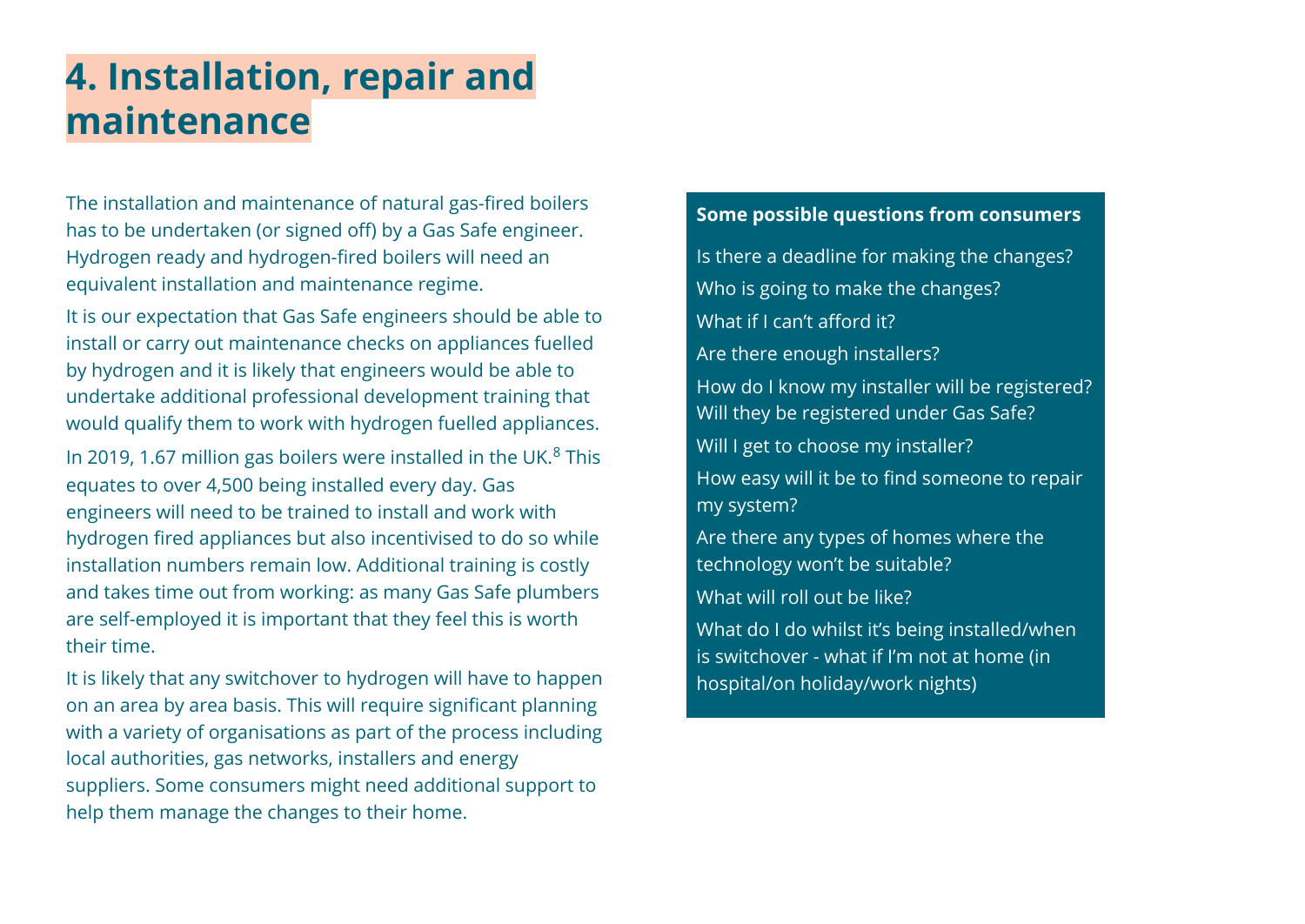# **Next steps**

Industry groups, businesses and government are working together to develop and trial hydrogen technologies for homes. It is vital that people's needs are at the heart of any plans for using hydrogen in homes. The 'consumer journey' must be considered from the outset: this is a new technology and there are many unknowns. Providing people with the right information, advice, protection and support will be crucial if hydrogen is adopted as a source of low carbon heat for homes.

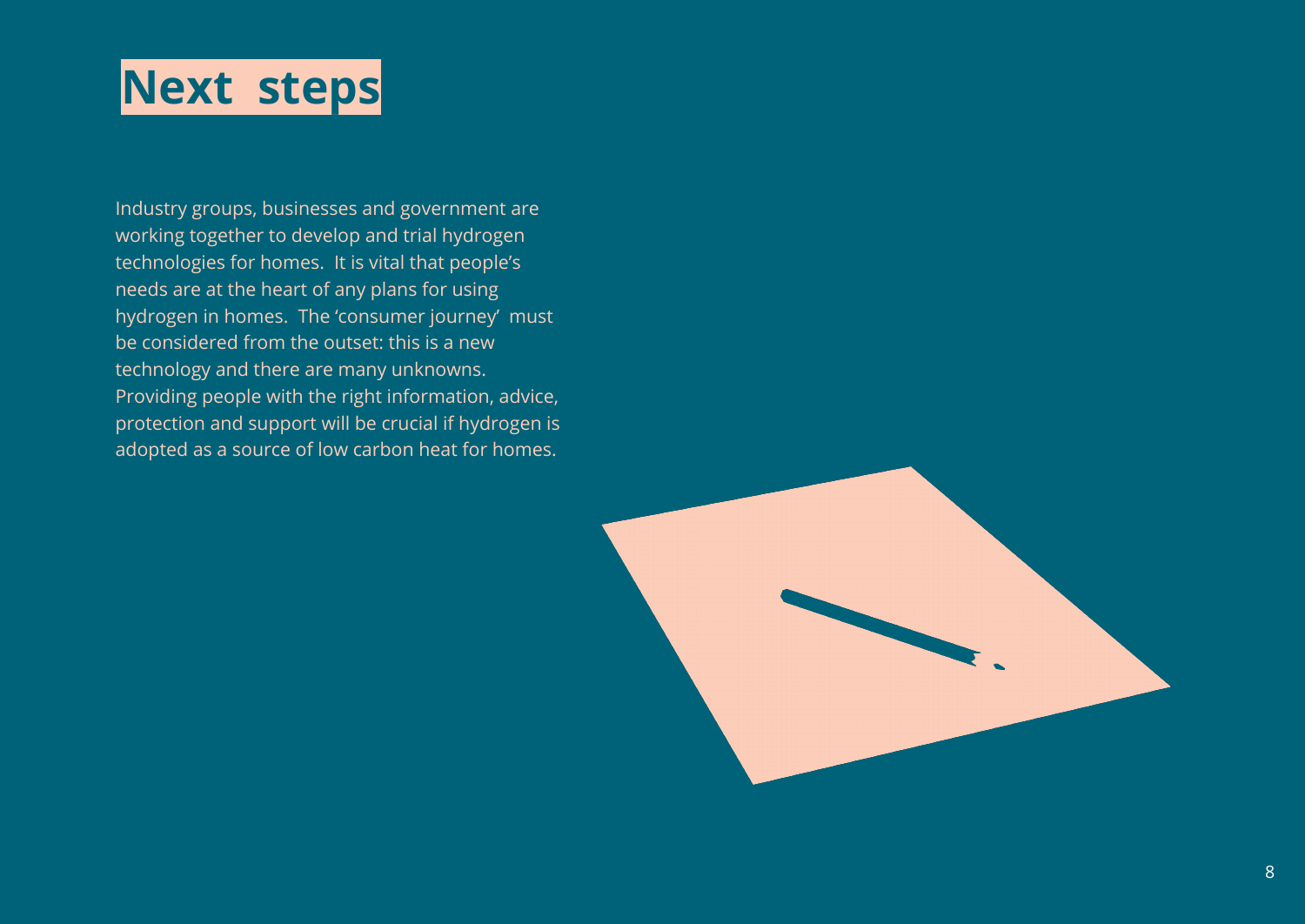# **References**

- 1. Committee on Climate Change (2018) **[Hydrogen in a low-carbon economy](https://www.theccc.org.uk/publication/hydrogen-in-a-low-carbon-economy/)**
- 2. Isaac, Tommy (2019) **[The UK's First Hydrogen Blending Deployment Project,](https://academic.oup.com/ce/article/3/2/114/5487479) Clean Energy**
- 3. Wheeler, Foster (2009) **[Hydrogen Production via Steam Reforming with CO2 Capture](https://www.aidic.it/CISAP4/webpapers/7Collodi.pdf)**, 4th International Conference on Safety & Environment in Process Industry
- 4. Isaac, Tommy (2019) **[The UK's First Hydrogen Blending Deployment Project,](https://academic.oup.com/ce/article/3/2/114/5487479) Clean Energy**
- 5. Boiler Guide (2020) **[Hydrogen Boilers: An Alternative to Gas Central Heating?](https://www.boilerguide.co.uk/articles/hydrogen-boilers-alternative-gas-central-heating)**
- 6. Energy Networks Association (2020) **[Gas Goes Green: Delivering the pathway to net zero](https://www.energynetworks.org/assets/files/GGG_Launch_Doc_FINAL.pdf)**
- 7. Committee on Climate Change (2018) **[Hydrogen in a low-carbon economy](https://www.theccc.org.uk/publication/hydrogen-in-a-low-carbon-economy/)**
- 8. Installer online (2020) **[2019 was a record year for gas boiler sales](https://www.installeronline.co.uk/2019-record-year-gas-boiler-sales/)**